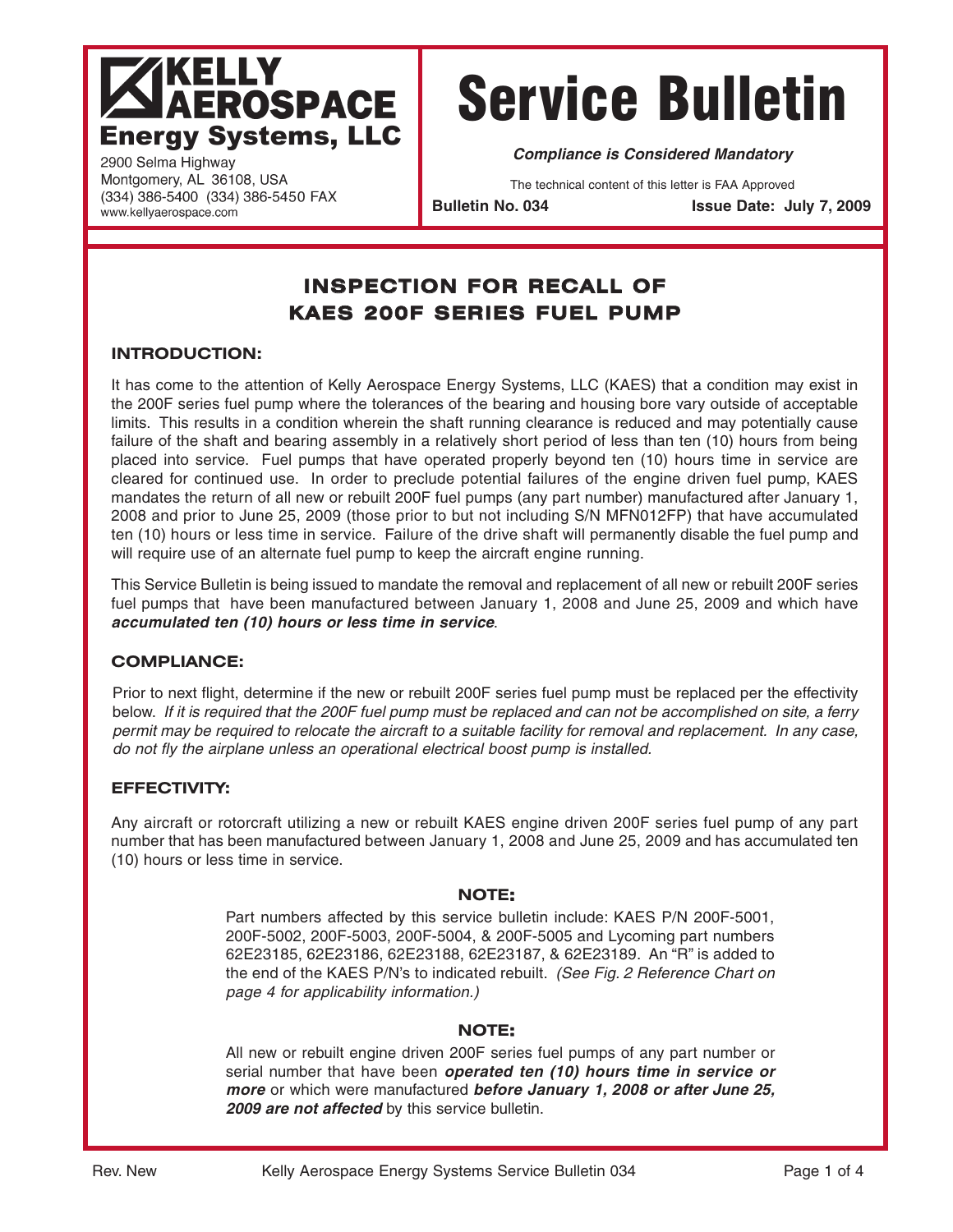#### **PROCEDURE:**

#### **WARNING:**

Take all precautions when removing and installing the aircraft engine fuel pump. Aviation fuel may be uncontained or spilled creating noxious vapors and a potential fire hazard. This may result in injury to personnel and damage to equipment.

#### **CAUTION:**

Do not depend on this Service Bulletin for gaining access to the aircraft or engine. This task will require that you use the applicable manufacturers maintenance manuals or service instructions. In addition, any preflight or in flight operational checks require use of the appropriate AFM or POH.

- 1. Determine if your aircraft is affected. This will require that you identify the new or rebuilt 200F fuel pump manufacture date by deciphering the serial number code per Fig 1 below. Once the manufacture date is known, determine the time in service on identified fuel pump.
- 2. You **are affected** if your new or rebuilt 200F fuel pump has a serial number of LAN001FP through MFN011FP and the fuel pump has accumulated ten (10) hours or less time in service. Serial numbers with an "R" indicate rebuilt and are included in the affected group. (Manufacture dates between January 1, 2008 and June 25, 2009.)
- 3. You **are not affected** if the new or rebuilt 200F fuel pump has a serial number of MFN012FP or later and new or rebuilt 200F fuel pumps of any serial number that have accumulated more than ten (10) hours time in service. (Manufacture date is before January 1, 2008 or after June 25, 2009.)
- 4. Gain access to the 200F fuel pump by removing cowling and other engine or airframe items as required. Utilize the aircraft and engine manufacturers service manuals or instructions as applicable to your aircraft. Remove the fuel pump and return it to KAES per the "warranty statement" below.



#### **Figure 1 - Serial Number Code**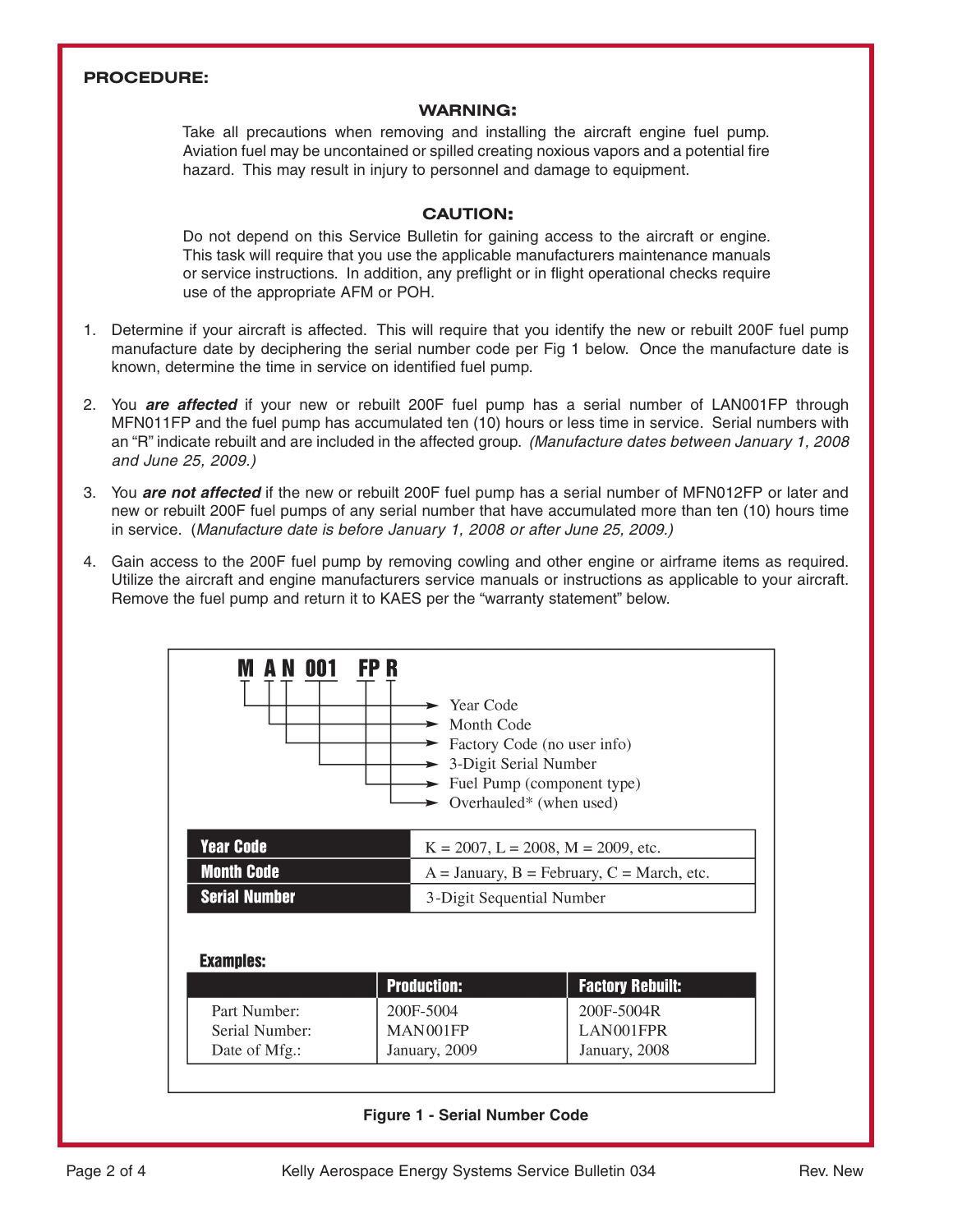#### **RETURN TO SERVICE:**

- 1. With the new or rebuilt 200F fuel pump assembly repaired by KAES or an unaffected replacement obtained, the aircraft may now be prepared for return to service.
- 2. Utilizing the applicable aircraft and engine manufacturers maintenance manuals, install the appropriate 200F fuel pump. Remove any caps or covers installed earlier and purge the fuel lines of air. Perform an appropriate engine performance run-up and check for leaks. Correct any malady discovered.
- 3. Utilizing the applicable aircraft and engine manufacturers maintenance manuals, install any portion of the aircraft removed to gain access and inspect as applicable.
- 4. Upon successful completion of this service bulletin, make an appropriate log book entry of compliance.

#### **PARTS REQUIRED:**

Up to one (1) or two (2) each 200F fuel pump as required per aircraft type, P/N 200F-5001, 200F-5002, 200F-5003, 200F-5004, or 200F-5005 as applicable. If incidental parts are required in relation to this service bulletin for the engine or aircraft, they must be obtained from the applicable manufacturer.

#### **DISPOSITION OF STOCK:**

Any new or rebuilt 200F engine driven fuel pump, part number 200F-5001, 200F-5002, 200F-5003, 200F-5004, & 200F-5005 which has been purchased from KAES with a manufacture date between January 1, 2008 and June 25, 2009 and remains in unused stock, may be returned for replacement unit only. Credit only for unused stock will not be issued. This offer is valid for six (6) months from the date of this service bulletin.

#### WARRANTY STATEMENT:

The affected new or rebuilt 200F fuel pump may be returned directly to Kelly Aerospace Energy Systems for repair or replacement at our choice. For units in warranty, normal terms and conditions apply. Special consideration is offered for fuel pumps not in warranty, however the same terms and limitations apply as in the Limited Warranty Policy included with each new 200F fuel pump at the time of purchase. Applications for credit only will not apply or be approved. No labor allowance is applicable. This offer is valid for six (6) months from the date of this service bulletin.

The sole warranty applicable to this service publication is related to the terms and conditions in the Kelly Aerospace Energy Systems, LLC Limited Warranty Policy delivered with new and overhauled components or spare parts. This publication does not imply or state any responsibility for the workmanship of any person or entity performing work or maintenance on the fuel pump, engine, or aircraft nor does it imply any responsibility for economic or consequential loss.

All affected units must be delivered to:

**Kelly Aerospace Energy Systems, LLC 2900 Selma Highway Montgomery, AL 36108, USA**

**Please include full return shipping information.**

#### CONTACT INFORMATION:

If you have any questions concerning the instructions in this service bulletin, please contact Kelly Aerospace Energy Systems Technical Support at 888-461-6077.

Questions concerning aircraft, rotorcraft, or engine service or operation must be forwarded to the applicable manufacturer of that product.